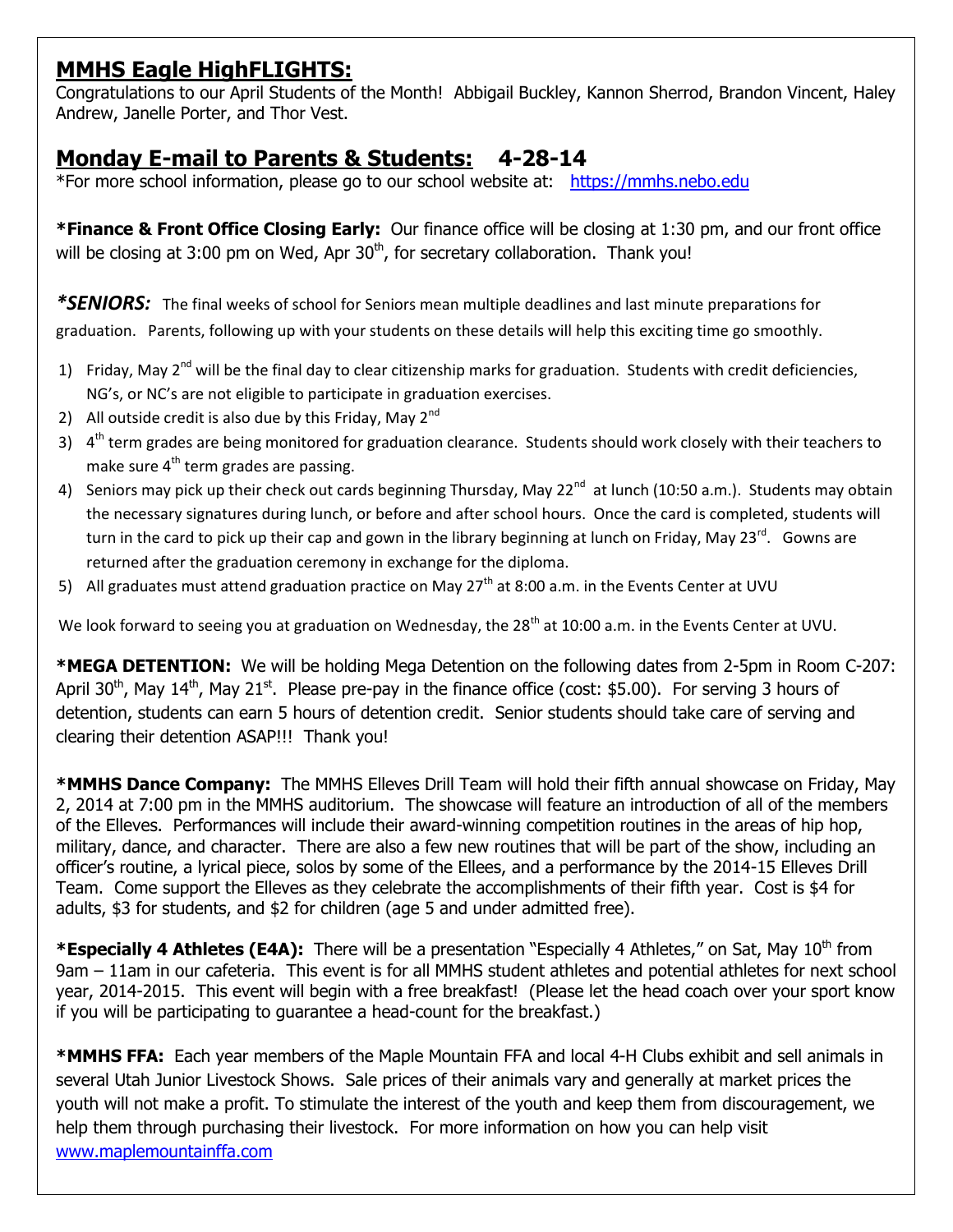**\*Driver's Ed:** The April Driver Education class will begin on **Tuesday, April 29th**, at 6:00 AM. **This is a**  change! The class was originally announced as stating on Monday the 28<sup>th</sup>. For all students enrolled in the April Driver Education class, there will be a mandatory meeting in Mr. Hyer's room, E-202, right after school this Thursday, April 24th. The meeting will only last 10-15 minutes. If you are unable to attend, please see Mr. Hyer sometime before Thursday.

**\*MMHS Welding:** Maple Mountain High School Welding Class needs your help to send its Welding Fabrication Team back to Kansas City, MO for the National Competition, AGAIN!. At the end of March, our team of three boys won the Gold Medal at the state level, for the second year in a row! The team has been invited back to compete among the top teams in the country. In hopes to help with this cost we would like to invite you to sign up and bring in anything you need to have repaired or re-welded. If you provide the material to fix your project, we will weld it back together for you. In return, we ask that you please donate money when your project is completed to help these boys make it back to Kansas City. Last year we had a great turn out and helped a ton of people fix many different projects. The 2nd annual MMHS Welding Fix It Saturday will be held May 3rd from 8am to 4pm. We ask that you please be generous in your donations, but the amount donated will be up to you. To set up a time or discuss your project needs, please contact MMHS welding instructor, Jared Massic at: [Jared.Massic@nebo.edu](mailto:Jared.Massic@nebo.edu) or call him at [801 794 6740.](tel:801%20794%206740)

**Career Pathway Honor Cords**: If your senior student has earned 3 credit hours in a CTE area (Business/Computers, Health Sciences, FACS, Trades & Tech, etc.), he/she may be eligible to wear a white honor cord at graduation. Please check this link<http://mmhs.nebo.edu/pathways> to discover the 32 CTE pathways that MMHS has to offer. If your student meets the requirements for any pathway, they may obtain a purple colored application from their CTE teacher, or they may see Mrs. Dunn in C100 to obtain an application. It is possible for students to complete more than one pathway. Students who complete additional pathways, will earn a special eagle pin to attach to their honor cord. Applications are due to Mrs. Dunn's office **by Wednesday, April 30.**

\*April 30th: 1:45 p.m. (early out) @ SHS Auditorium, **ASAP** presents: **Brad Barton, nationally recognized motivational speaker and illusionist, will present "Beyond Illusions;"** motivating students to make positive choices and avoid the pit falls of substance abuse. His presentation promises to be "magical." The Community, students and parents are all invited. Students will get detention credit for themselves and each parent attending.

## **Apr 28 – May 3 Class Elections Week**

\*Apr 28 Sophomore Baseball @ SFHS \*Apr 29 Girls' Golf @ Hobble Creek Varsity & JV Baseball @ SFHS Softball @ Provo Boys' Tennis vs SHHS @ MMHS \*Apr 30 Mapleton City Hershey Track Meet @ MMHS National Honors Society Awards Ceremony @ 6:30 pm in the auditorium \*May 1 Special Olympics - Track Boys' Soccer @ SHHS Softball @ SHS